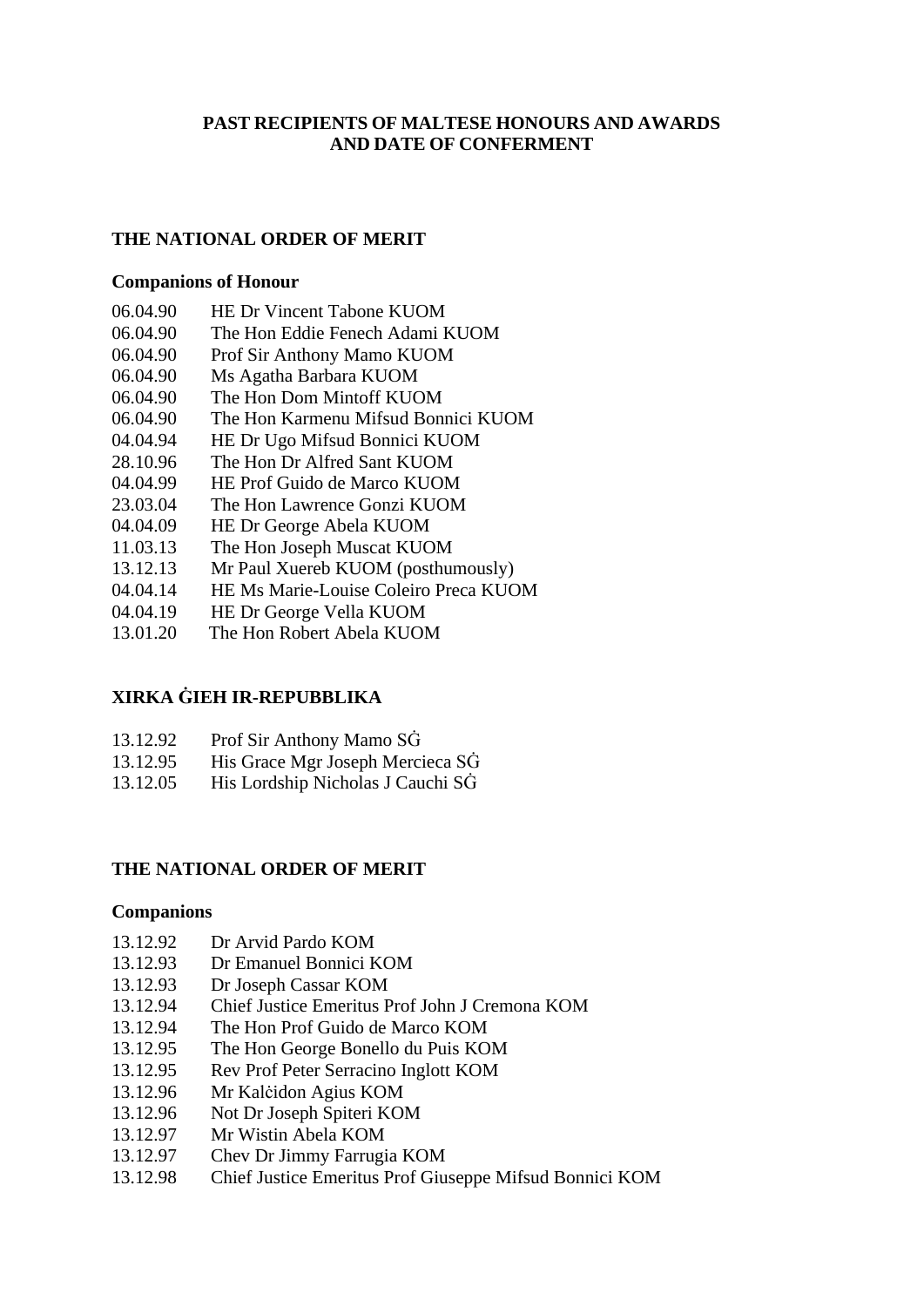- 13.12.99 Dr George J Hyzler KOM
- 13.12.99 Rev Fr Maximilian Mizzi KOM
- 13.12.01 Prof John Rizzo Naudi KOM
- 13.12.06 Dr Giovanni Bonello KOM
- 13.12.06 Mr Richard Cachia Caruana KOM
- 13.12.07 Dr Michael Refalo KOM
- 13.12.08 Mr Lino Spiteri KOM
- 13.12.08 Mr Anton Tabone KOM
- 13.12.10 Prof Josef Bonnici KOM
- 13.12.11 Rev Prospero Grech KOM
- 13.12.13 Dr Michael Frendo KOM
- 13.12.13 Prof Edwin S Grech KOM
- 13.12.16 Archbishop Emeritus Paul Cremona KOM
- 13.12.17 Mr Louis Grech KOM
- 13.12.17 Dr George Vella KOM
- 13.12.18 Dr Tonio Borg KOM
- 13.12.19 Mr Karmenu Vella KOM
- 13.12.20 His Eminence Mario Cardinal Grech KOM

# **Officers**

- 13.12.92 Dr Joseph Abela UOM
- 13.12.92 Dr Alexander Cachia Zammit UOM
- 13.12.92 Mro Carmelo Pace UOM
- 13.12.93 Judge Maurice Caruana Curran UOM
- 13.12.93 Prof Richard England UOM
- 13.12.94 Prof Mro. Charles Camilleri UOM
- 13.12.94 Dr Edward Debono UOM
- 13.12.94 Rev Fr Charles G Vella UOM
- 13.12.95 Ms Evelyn Bonaci UOM
- 13.12.96 Prof Salvino Busuttil UOM
- 13.12.96 Prof Emeritus Victor Griffiths UOM
- 13.12.96 Dr Edgar Mizzi UOM
- 13.12.96 Dr Mario Felice UOM
- 13.12.97 Mr Alfred Micallef UOM
- 13.12.97 Mr Edmond W.Micallef UOM
- 13.12.98 Dr George Hyzler UOM
- 13.12.98 Dr Daniel Piscopo UOM
- 13.12.99 Dr Stanley Zammit UOM
- 13.12.99 Mr Joseph M Baldacchino UOM
- 13.12.99 Judge Wallace Gulia UOM
- 13.12.99 Not Dr Philip Saliba UOM
- 13.12.00 Dr Victor Ragonesi UOM
- 13.12.01 Dr Daniel Micallef UOM
- 13.12.02 Dr Anthony E Borg Barthet UOM
- 13.12.02 Mr Charles E Puglisevich UOM
- 13.12.02 Mr Larry Zahra UOM
- 13.12.04 Dr Joe Borg UOM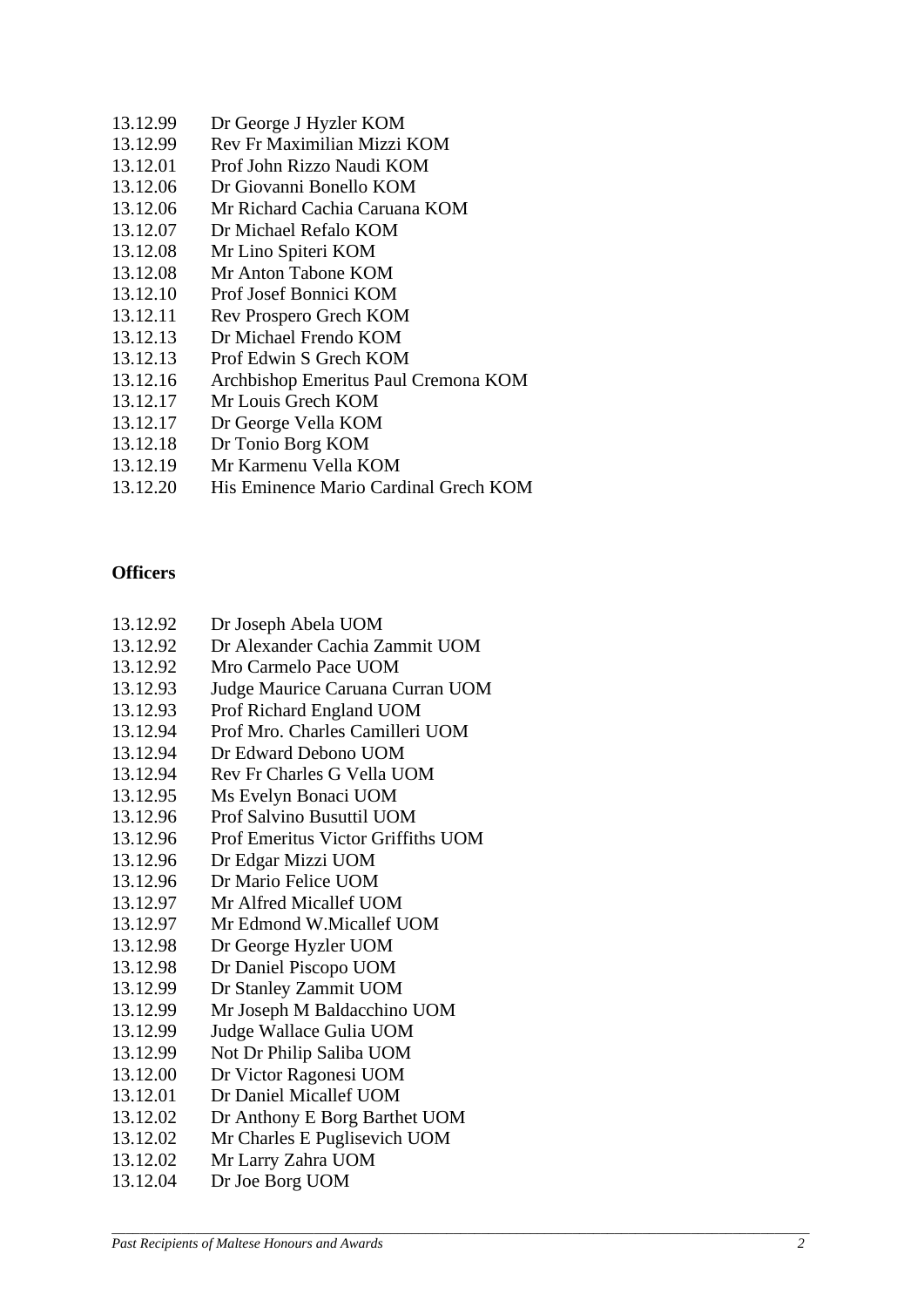- 13.12.06 Dr Ena Cremona UOM
- 13.12.07 Prof David Joseph Attard UOM
- 13.12.10 Prof Henry Frendo UOM
- 13.12.11 Dr Alfred Bonnici UOM
- 13.12.12 HE Mgr Sylvester C Magro UOM
- 13.12.13 The Rt Rev Mgr Victor Grech UOM
- 13.12.14 Mr Anġlu Camilleri UOM (Posthumously)
- 13.12.14 Mr Alfred Pisani UOM
- 13.12.14 Fr Marius J Zerafa UOM
- 13.12.15 Judge Carmel Agius UOM
- 13.12.1 5 Mr Joseph Sammut UOM
- 13.12.16 Judge Emeritus Philip Sciberras UOM
- 13.12.17 Mr Leo Brincat UOM
- 13.12.17 Mr Joe Debono Grech UOM
- 13.12.17 Dr Louis Galea UOM
- 13.12.18 Mr John Dalli UOM
- 13.12.18 Dr Adrian Vassallo UOM
- 13.12.20 Dr Christopher Barbara UOM
- 13.12.20 Brigadier Jeffrey Curmi UOM
- 13.12.20 Prof Charmaine Gauci UOM
- 13.12.20 Dr Charles Mallia Azzopardi UOM

## **Members**

- 13.12.92 Mr Frederick Amato Gauci MOM
- 13.12.92 Mr Joseph Attard Kingswell MOM
- 13.12.92 Mr George W Borg MOM
- 13.12.92 The Rt Rev Mgr Philip Calleja MOM
- 13.12.92 The Rt Rev Mgr Edward Coleiro MOM
- 13.12.92 Prof Frederick Fenech MOM
- 13.12.92 Mr Josef Kalleya MOM
- 13.12.92 Brigadier George Micallef MOM
- 13.12.92 Chev Anthony Miceli Farrugia MOM
- 13.12.92 Ms Jane Spiteri MOM
- 13.12.93 Mr Vincent Apap MOM
- 13.12.93 Mr Anthony P Galdes MOM
- 13.12.93 Ms Miriam Gauci MOM
- 13.12.93 The Rt Rev Mgr Victor Grech MOM
- 13.12.93 Dr John H Mercieca MOM
- 13.12.93 Mr Albert Mizzi MOM
- 13.12.93 Mr Bertie Muscat MOM
- 13.12.93 Mr Evarist V Saliba MOM
- 13.12.93 Mr Paul Sciberras MOM
- 13.12.93 Mr Joseph P Vassallo MOM
- 13.12.94 Prof Joseph Aquilina MOM
- 13.12.9 4 Chev Esprit Barthet MOM
- 13.12.94 Mr George W Borg MOM
- 13.12.94 Dr Joseph Degiovanni MOM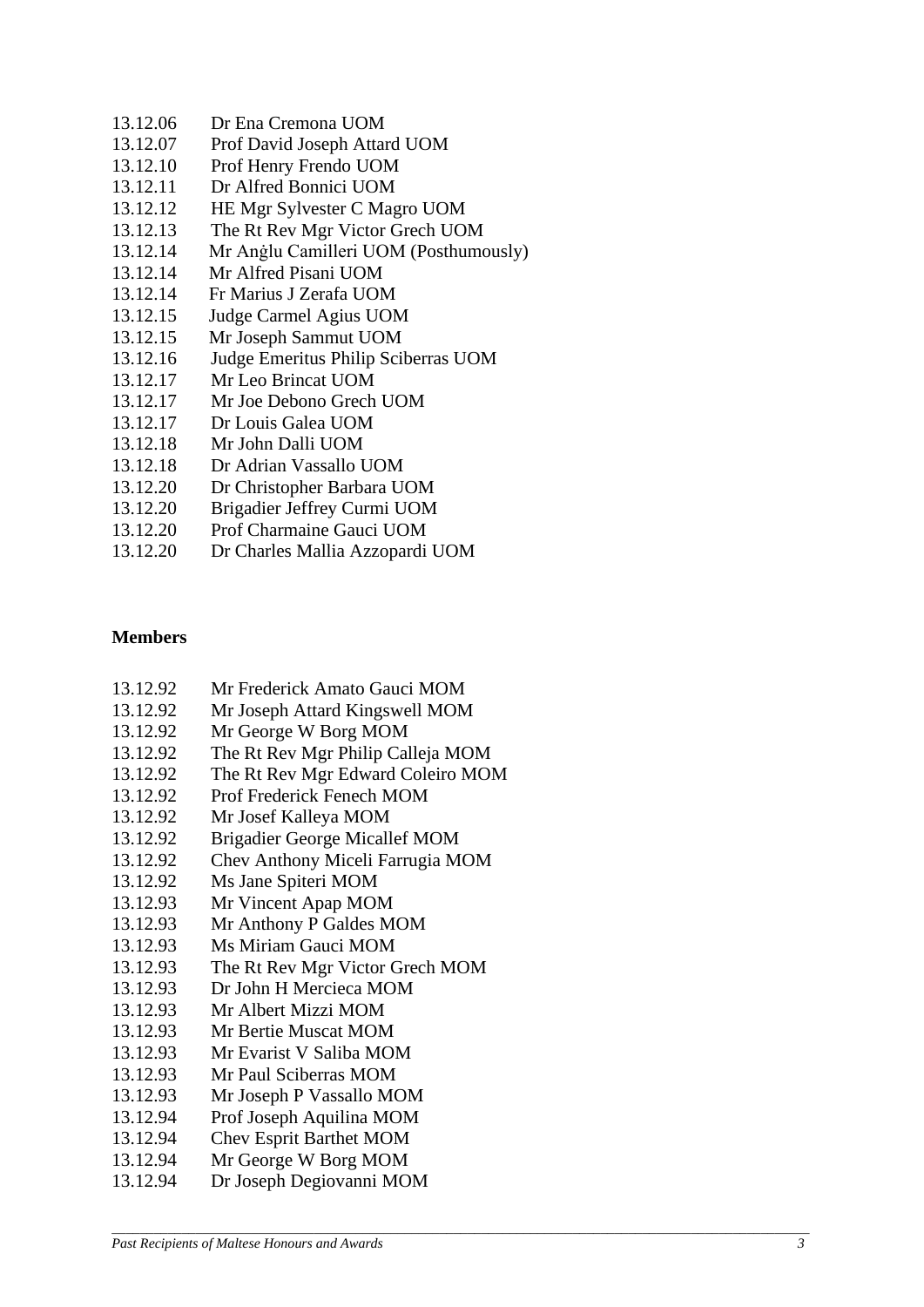| 13.12.94 | Sr Marie De Piro MOM                  |
|----------|---------------------------------------|
| 13.12.94 | Mr Roland Flamini MOM                 |
| 13.12.94 | The Rt Rev. Mgr Lawrence Gatt MOM     |
| 13.12.94 | Mr Carmel J Mallia MOM                |
| 13.12.94 | Mr Salvino Spiteri MOM                |
| 13.12.94 | Mr Patrick G Staines MOM              |
| 13.12.95 | Mr John F Axisa MOM                   |
| 13.12.95 | Dr Adrian Bianchi MOM                 |
| 13.12.95 | <b>Chev Anthony Cassar MOM</b>        |
| 13.12.95 | Mr Maurice de Giorgio MOM             |
| 13.12.95 | Mr Alphonse Farrugia MOM              |
| 13.12.95 | Mother Maria Galea MOM                |
| 13.12.95 | Mr Carmelo Mangion MOM                |
| 13.12.95 | Mr Anthony Montanaro MOM              |
| 13.12.95 | <b>Ms Margaret Mortimer MOM</b>       |
| 13.12.95 | Dr Carmel Vassallo MOM                |
| 13.12.96 | Mr George Agius MOM                   |
| 13.12.96 | Mr Maurice Agius MOM                  |
| 13.12.96 | Mr Saviour Borg MOM                   |
| 13.12.96 | The Rt Rev Mgr Lawrence Cachia MOM    |
| 13.12.96 | Mr Gużè Chetcuti MOM                  |
| 13.12.96 | Dr Joseph Micallef Stafrace MOM       |
| 13.12.96 | Prof Joseph Mifsud MOM                |
| 13.12.96 | Rev Fr Angelo Seychell MOM            |
| 13.12.96 | Prof Godfrey Wettinger MOM            |
| 13.12.97 | Mr Sydney M. Barbara MOM              |
| 13.12.97 | Dr Victor Borg Grech MOM              |
| 13.12.97 | Mr Carlo Cini MOM                     |
| 13.12.97 | Mr Dennis J De Giorgio MOM            |
| 13.12.97 | Mr Gużè Diacono MOM                   |
| 13.12.97 | Mr Anglu Fenech MOM                   |
| 13.12.97 | Chev Silvio Mifsud MOM                |
| 13.12.97 | Ms Moyra Mintoff MOM                  |
| 13.12.97 | Baron Kelinu Vella Haber MOM          |
| 13.12.98 | Mr Francis X Borg MOM                 |
| 13.12.98 | Mr Alfred Buhagiar MOM                |
| 13.12.98 | Prof Anthony Busuttil MOM             |
| 13.12.98 | Dr Silvio Camilleri MOM               |
| 13.12.98 | Mr Alfred Chircop MOM                 |
| 13.12.98 | Dr Albert Ganado MOM                  |
| 13.12.98 | Lady Margaret Mamo MOM                |
| 13.12.98 | <b>Rev Fr Alfred Sacco MOM</b>        |
| 13.12.98 | Prof Joseph Victor Zammit Maempel MOM |
| 13.12.99 | Prof Edwin J Borg Costanzi MOM        |
| 13.12.99 | <b>Rev Fr Manwel Curmi MOM</b>        |
| 13.12.99 | Mr Karmenu Ellul Galea MOM            |
| 13.12.99 | Prof Oliver Friggieri MOM             |
| 13.12.99 | Chev John Parnis England MOM          |
| 13.12.99 | Dr Francis Portanier MOM              |
| 13.12.99 | Dr Maria Sciberras MOM                |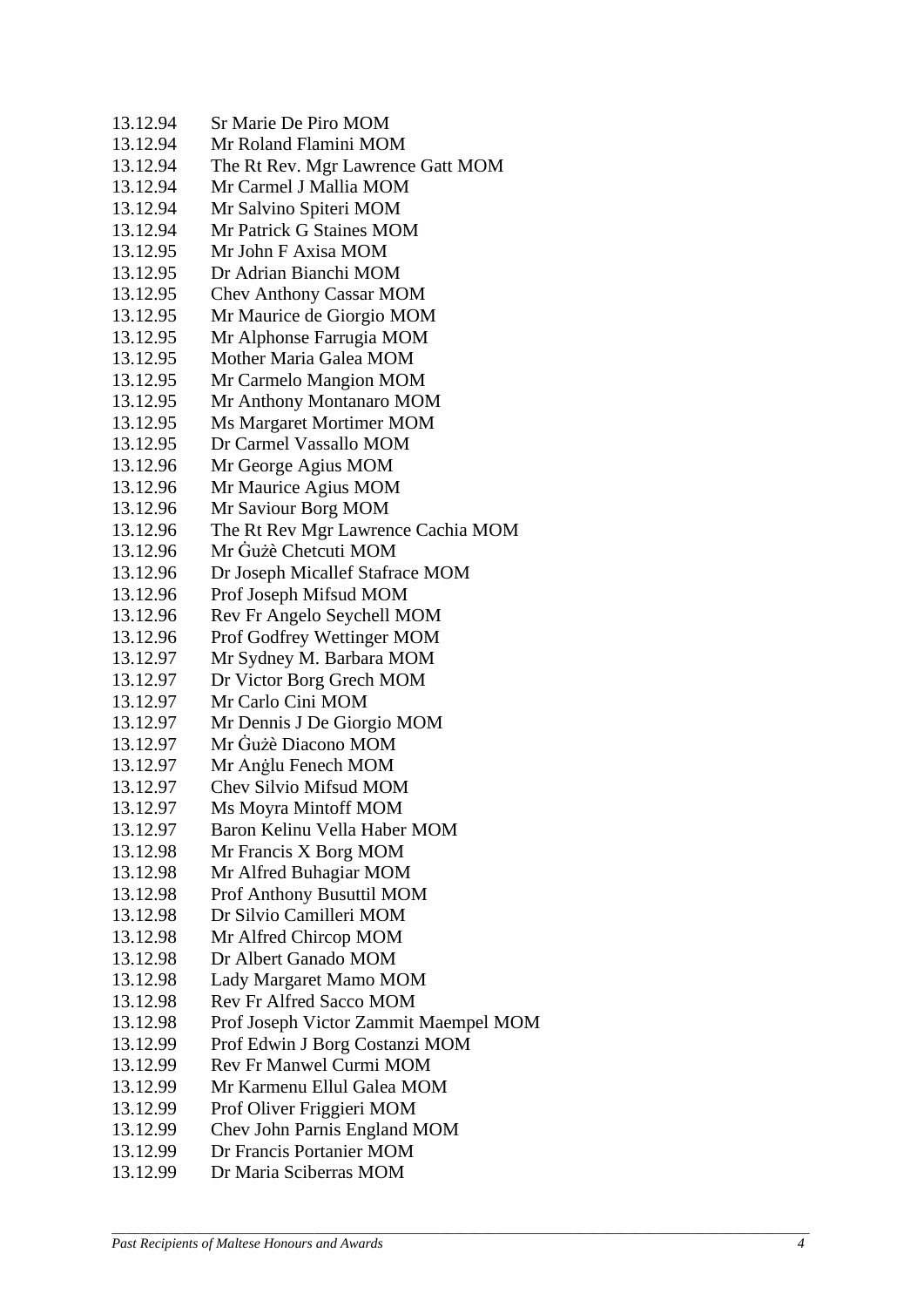| 13.12.99 | Brigadier John Spiteri MOM         |
|----------|------------------------------------|
| 13.12.99 | Mr Manni Spiteri MOM               |
| 13.12.00 | Mr Antoine Cachia Caruana MOM      |
| 13.12.00 | Colonel Albert Camilleri MOM       |
| 13.12.00 | <b>Rev Fr Paul Chetcuti MOM</b>    |
| 13.12.00 | Dr Stephen Gatt MOM                |
| 13.12.00 | Dr Francis La Ferla MOM            |
| 13.12.00 | Mr John Magro MOM                  |
| 13.12.00 | Ms Blanche Mary Martin MOM         |
| 13.12.00 | The Rt Rev Mgr Fortunato Mizzi MOM |
| 13.12.00 | Mr Laurence Mizzi MOM              |
| 13.12.00 | Mr Raymond Pitrè MOM               |
| 13.12.01 | Mr Joseph Borg MOM                 |
| 13.12.01 | Mr Jack Calamatta MOM              |
| 13.12.01 | <b>Rev Fr Charles Fenech MOM</b>   |
| 13.12.01 | Mr Louis Edward Galea MOM          |
| 13.12.01 | Mr Alex Manchè MOM                 |
| 13.12.01 | Mr Alfred Pisani MOM               |
| 13.12.01 | Mr Frank Portelli MOM              |
| 13.12.01 | Mr Franco Serracino Inglott MOM    |
| 13.12.02 | Mr Ganni Bonnici MOM               |
| 13.12.02 | Rev Fr Joseph Borg MOM             |
| 13.12.02 | Mr Lawrence Ciantar MOM            |
| 13.12.02 | Prof. Albert Fenech MOM            |
| 13.12.02 | Mr Marin Hili MOM                  |
| 13.12.03 | Dr Simon Busuttil MOM              |
| 13.12.03 | Mr Victor Camilleri MOM            |
| 13.12.03 | Mr Joseph J M Curmi MOM            |
| 13.12.03 | Dr Lino German MOM                 |
| 13.12.03 | Mr Tony S Mangion MOM              |
| 13.12.04 | Mr Louis A Farrugia MOM            |
| 13.12.04 | Prof Joseph Max Ganado MOM         |
| 13.12.04 | Ms Cynthia Turner MOM              |
| 13.12.05 | Mr Anton Agius MOM                 |
| 13.12.05 | Dr Philip Farrugia Randon MOM      |
| 13.12.05 | Mr Charles Grech Orr MOM           |
| 13.12.05 | Mr Salv Stellini MOM               |
| 13.12.05 | Dr Paul Xuereb MOM                 |
| 13.12.06 | Mr Spiridione M Aquilina MOM       |
| 13.12.06 | Mr Joseph Calleja MOM              |
| 13.12.06 | Mr Carmine Lauri MOM               |
| 13.12.06 | Mr Joseph C Sammut MOM             |
| 13.12.07 | Chev Joseph S Attard MOM           |
| 13.12.07 | Mr Charles Busuttil MOM            |
| 13.12.07 | Mr Laurence Grech MOM              |
| 13.12.07 | Mr Michael Zammit Cutajar MOM      |
| 13.12.08 | Dr Katrine Camilleri MOM           |
| 13.12.08 | Prof Joe Friggieri MOM             |
| 13.12.08 | Rev Fr Mikiel Fsadni MOM           |
| 13.12.08 | Dr Mario Tabone MOM                |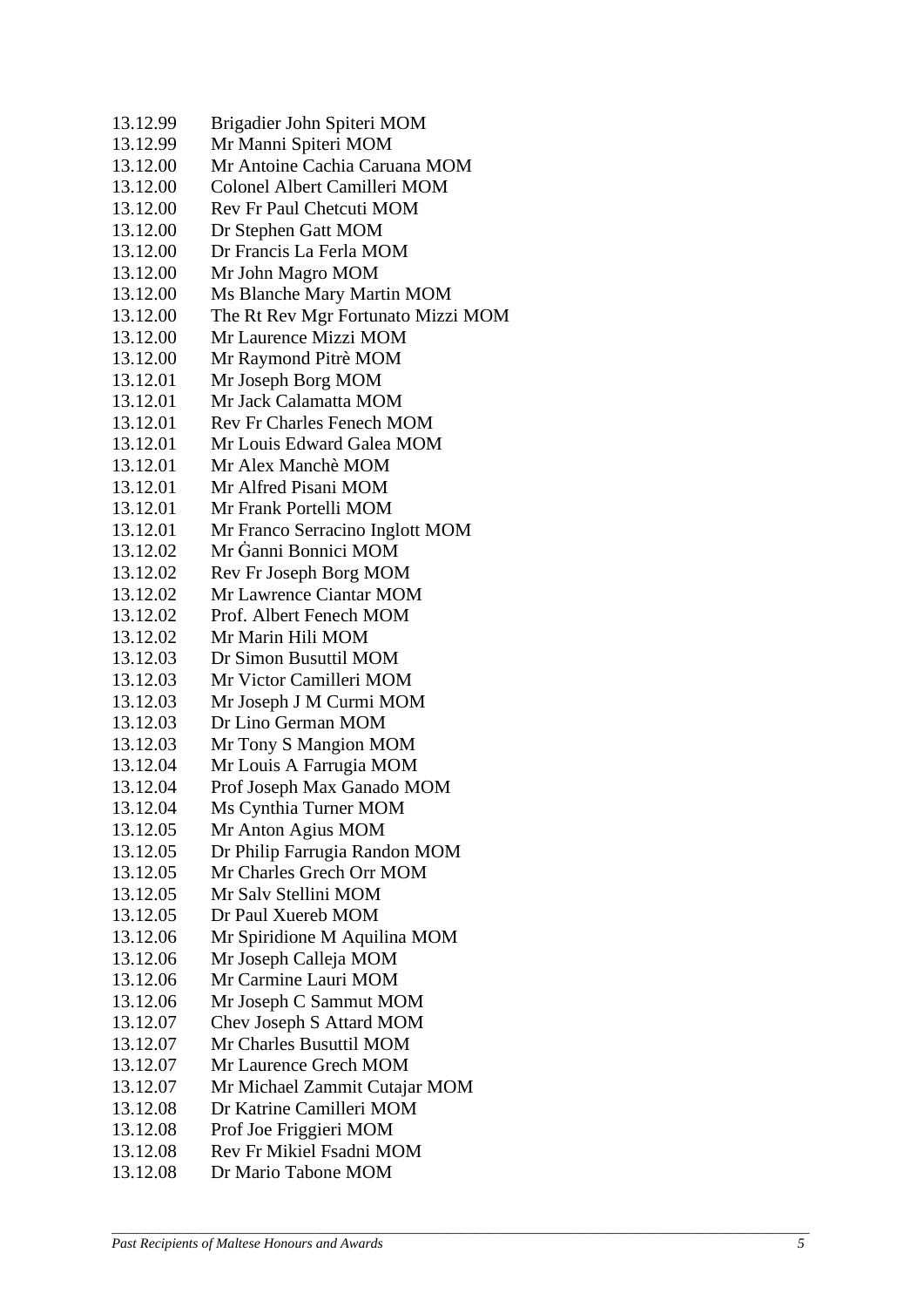13.12.08 Mr Winston V Zahra MOM 13.12.08 Prof George Albert Zarb MOM 13.12.09 Prof Marie Therese Camilleri Podestà MOM 13.12.09 Ms Miriam Cauchi MOM 13.12.09 Prof Johann De Bono MOM 13.12.09 Mr Charles Magro MOM<br>13.12.09 Dr Victor Muscat MOM Dr Victor Muscat MOM 13.12.09 Mr Francis J Vassallo MOM 13.12.10 Dr Victor Calvagna MOM 13.12.10 Mr John Manduca MOM 13.12.10 Dr Tonio Portughese MOM 13.12.10 Major Peter Paul Ripard MOM 13.12.10 Ms Carmen Zammit MOM 13.12.11 Mr Victor Aquilina MOM 13.12.11 Mr Carmelo Camilleri MOM 13.12.11 Prof George E Camilleri MOM 13.12.11 Marquis Nicholas De Piro D'Amico Inguanez MOM 13.12.11 Ms Ethel Farrugia MOM 13.12.11 Mr Achille Mizzi MOM 13.12.11 Mr Michael Schiavone MOM 13.12.11 Mr Francis Stivala MOM 13.12.11 Mr Gaetano Vella MOM 13.12.12 Mr Vincent R Attard MOM 13.12.12 Mr Victor J Borg MOM 13.12.12 Mr Mario Buhagiar MOM 13.12.12 Mr George Fenech MOM 13.12.12 Ms Maria Frendo MOM 13.12.12 Dr Clare Mary-Louise Gerada MOM 13.12.12 Dr Herbert Messina Ferrante MOM 13.12.12 Rev Fr Egidio Mizzi MOM 13.12.13 Mr Paul Asciak MOM 13.12.13 Ms Mary Carmen Bellamy M.OM 13.12.13 Mr Lawrence Dimech MOM 13.12.13 Prof Angelo J Psaila MOM 13.12.13 Dr Lawrence V Zrinzo MOM 13.12.14 Eng Marco Cremona MOM 13.12.14 Mr Sammy Galea MOM 13.12.14 Mr Anthony Edward Guillaumier MOM 13.12.14 Mr Maurice Micallef MOM 13.12.14 Mr Immanuel Mifsud MOM 13.12.14 Dr Lillian Sciberras MOM 13.12.14 Dr Alan Tua MOM 13.12.15 Mr Kyle Balda MOM 13.12.15 Mr Frank Baldacchino MOM 13.12.15 Mr Benny Borg Bonello MOM 13.12.15 Prof Roger Ellul-Micallef MOM 13.12.15 Prof Hector Galea MOM 13.12.15 Mr Ray Mahoney MOM 13.12.15 Prof Peter Vassallo MOM 13.12.15 Mr Tony Zarb MOM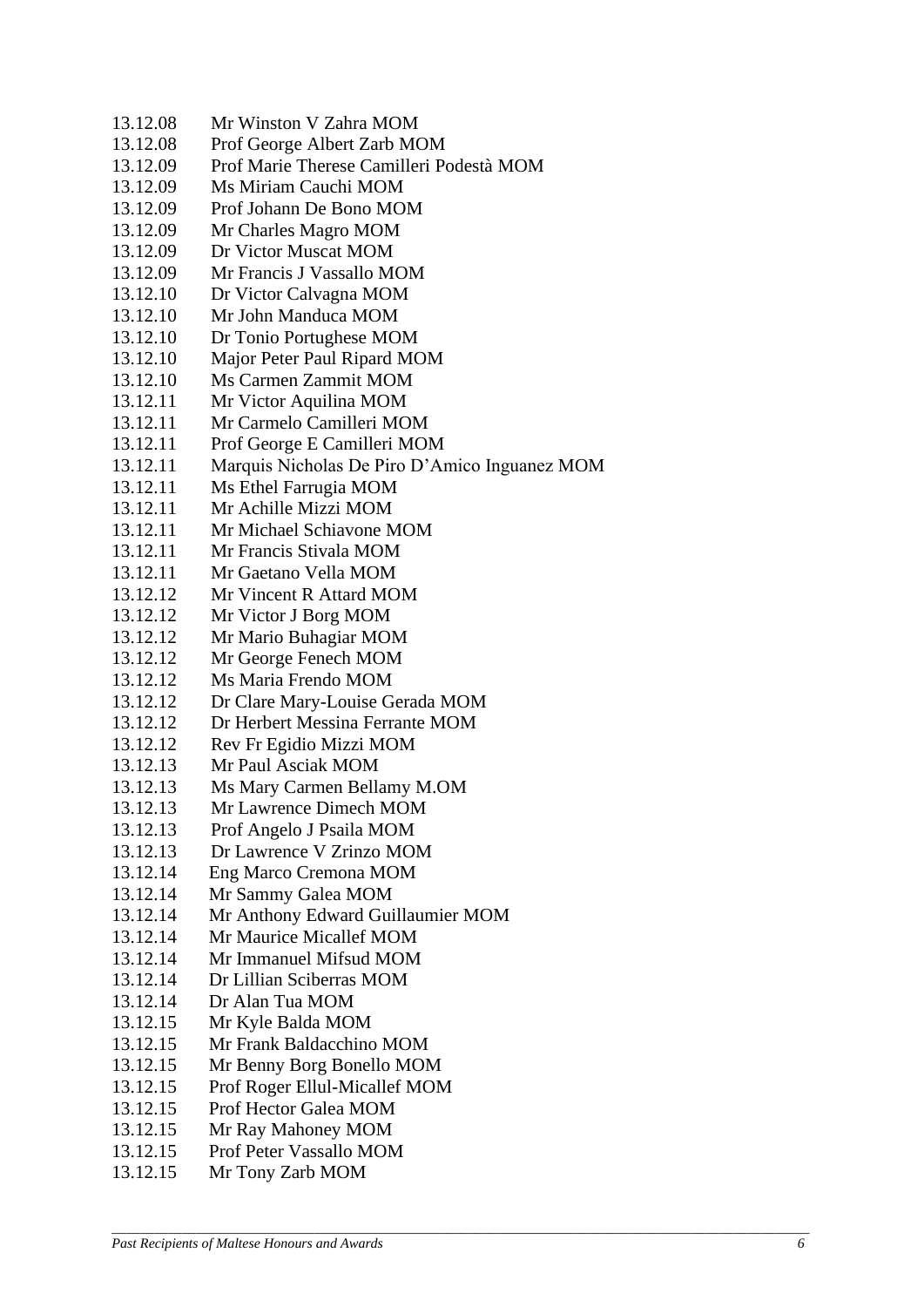- 13.12.16 Mr Clifford Borg Marks MOM
- 13.12.16 Ms Maria Camilleri MOM
- 13.12.16 Rev Fr Anthony Edmond Caruana MOM
- 13.12.16 Dr David Mifsud MOM
- 13.12.16 Ms Karmen Mikallef Buhagiar MOM (posthumously)
- 13.12.16 Prof Godfrey A Pirotta MOM
- 13.12.16 Mr Joseph Zammit Tabona MOM
- 13.12.17 Mr John Bencini MOM
- 13.12.17 Mr Joe Camilleri MOM
- 13.12.17 Mr Paul Camilleri Cauchi MOM
- 13.12.17 Mr Francis Ebejer MOM (posthumously)
- 13.12.17 Mr Reginald Fava MOM
- 13.12.17 Prof Dominic Fenech MOM
- 13.12.17 Mr Charles Flores MOM
- 13.12.17 Prof Godfrey Anthony La Ferla MOM
- 13.12.17 Mr Richard Matrenza MOM
- 13.12.18 Ms Joan Abela MOM
- 13.12.18 Mr Michael John Bianchi MOM
- 13.12.18 Mr Paul Falzon Sant Manduca MOM
- 13.12.18 Mons Joseph Farrugia MOM
- 13.12.18 Mr Albert Marshall MOM
- 13.12.18 Mr Clayton Micallef MOM
- 13.12.18 Mr Charles Miceli MOM (posthumously)
- 13.12.19 Prof Raymond Mangion MOM
- 13.12.19 Mr Tony Zahra MOM
- 13.12.20 Maestro Paul Abela MOM
- 13.12.20 Prof Charles Briffa MOM
- 13.12.20 Mr Anthony Cassar Darien MOM
- 13.12.20 Prof Stephen Montefort MOM
- 13.12.20 Mr James Henry Pearsall MOM
- 13.12.20 Mons Dr Joseph Vella Gauci MOM

# **MIDALJA ĠĦALL-QLUBIJA**

- 13.12.97 PC Raymond Bonnici MRQ
- 13.12.97 Mr Ivan Ciantar MRQ (posthumously)
- 13.12.01 PC Roger Debattista MRQ (posthumously)
- 13.12.02 Mr Mario Azzopardi M.R.Q
- 13.12.06 Mr Richard Bates MRQ
- 13.12.07 SSgt Roger Mulvaney MRQ
- 13.12.09 Mr James Muscat MRQ
- 13.12.15 Mr Karl Curmi MRQ
- 13.12.17 Mr Lorenzo Attard MRQ (posthumously)

# **MIDALJA ĠĦALL-QADI TAR-REPUBBLIKA**

13.12.76 Mr Paul Balzan MQR (posthumously)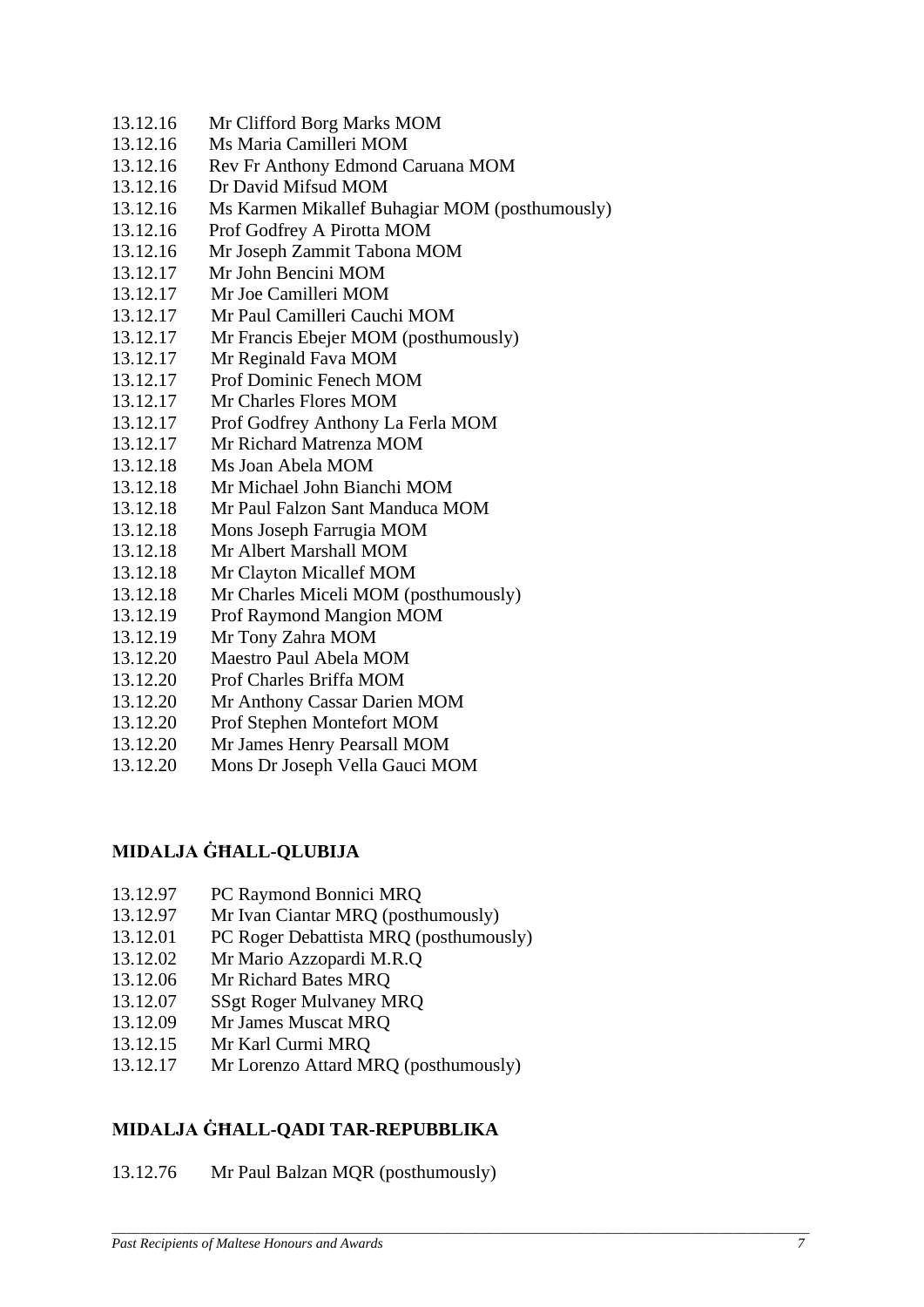| 13.12.76 | Mr Francis Spiteri MQR              |
|----------|-------------------------------------|
| 14.02.80 | Mr Pawlu Mifsud MQR                 |
| 13.12.92 | Mr Joseph Camilleri MQR             |
| 13.12.92 | Ms Carmen Carbonaro MQR             |
| 13.12.92 | Mr Joseph Cassar Naudi MQR          |
| 13.12.92 | Mr Maurice Cauchi MQR               |
| 13.12.92 | Ms Catherine Galea MQR              |
| 13.12.92 | Mr Paul Mizzi MQR                   |
| 13.12.92 | Ms Laurie Pace MQR                  |
| 13.12.92 | Mr George Pisani MQR                |
| 13.12.92 | Mr John Ripard MQR                  |
| 13.12.92 | Dr George Zammit Maempel MQR        |
| 13.12.93 | Ms Helen Asciak MQR                 |
| 13.12.93 | Chev Dr Joseph Bugeja MQR           |
| 13.12.93 | Mr Anton J Buttigieg MQR            |
| 13.12.93 | Ms Angela Callus MQR                |
| 13.12.93 | Mr Joseph Cassar Pullicino MQR      |
| 13.12.93 | Ms Carol Curmi MQR                  |
| 13.12.93 | Sr Joan Garner MQR                  |
| 13.12.93 | Mr Charles Messina MQR              |
| 13.12.93 | Mr Lewis Portelli MQR               |
| 13.12.93 | Mr Victor Wickman MQR               |
| 13.12.94 | Mr Victor Aquilina MQR              |
| 13.12.94 | Mr Paul Asciak MQR                  |
| 13.12.94 | Ms Consiglia Azzopardi MQR          |
| 13.12.94 | The Rt Rev Canon John Azzopardi MQR |
| 13.12.94 | Mr Albert Bonnici MQR               |
| 13.12.94 | Rev Fr Joseph Caruana MQR           |
| 13.12.94 | Ms Lilian Miceli Farrugia MQR       |
| 13.12.94 | Ms Theresa Naudi MQR                |
| 13.12.94 | Mr Anthony Nicholl MQR              |
| 13.12.95 | Mr Charles Arrigo MQR               |
| 13.12.95 | Mr Maurice Caruana MQR              |
| 13.12.95 | Dr Paul Cassar MQR                  |
| 13.12.95 | Mr Michael Ellul MQR                |
| 13.12.95 | Mr Anthony Griscti MQR              |
| 13.12.95 | Mr Euchar Mizzi MQR                 |
| 13.12.95 | Mr John Anthony Mizzi MQR           |
| 13.12.95 | Ms Carmen Schembri MQR              |
| 13.12.95 | Ms Mary Vella Bondin MQR            |
| 13.12.95 | Ms Josephine Zammit Cordina MQR     |
| 13.12.96 | Mr Charles Abela Mizzi MQR          |
| 13.12.96 | Mr Antoine Camilleri MQR            |
| 13.12.96 | Mr Anton Cassar MQR                 |
| 13.12.96 | Mr Charles Clews MQR                |
| 13.12.96 | Chev James G Gollcher MQR           |
| 13.12.96 | Ms Salvina Grech MQR                |
| 13.12.96 | Mr Guido Lanfranco MQR              |
| 13.12.96 | Ms Mary Spiteri MQR                 |
| 13.12.96 | Mr Jean-Maurice Verzin MQR          |
|          |                                     |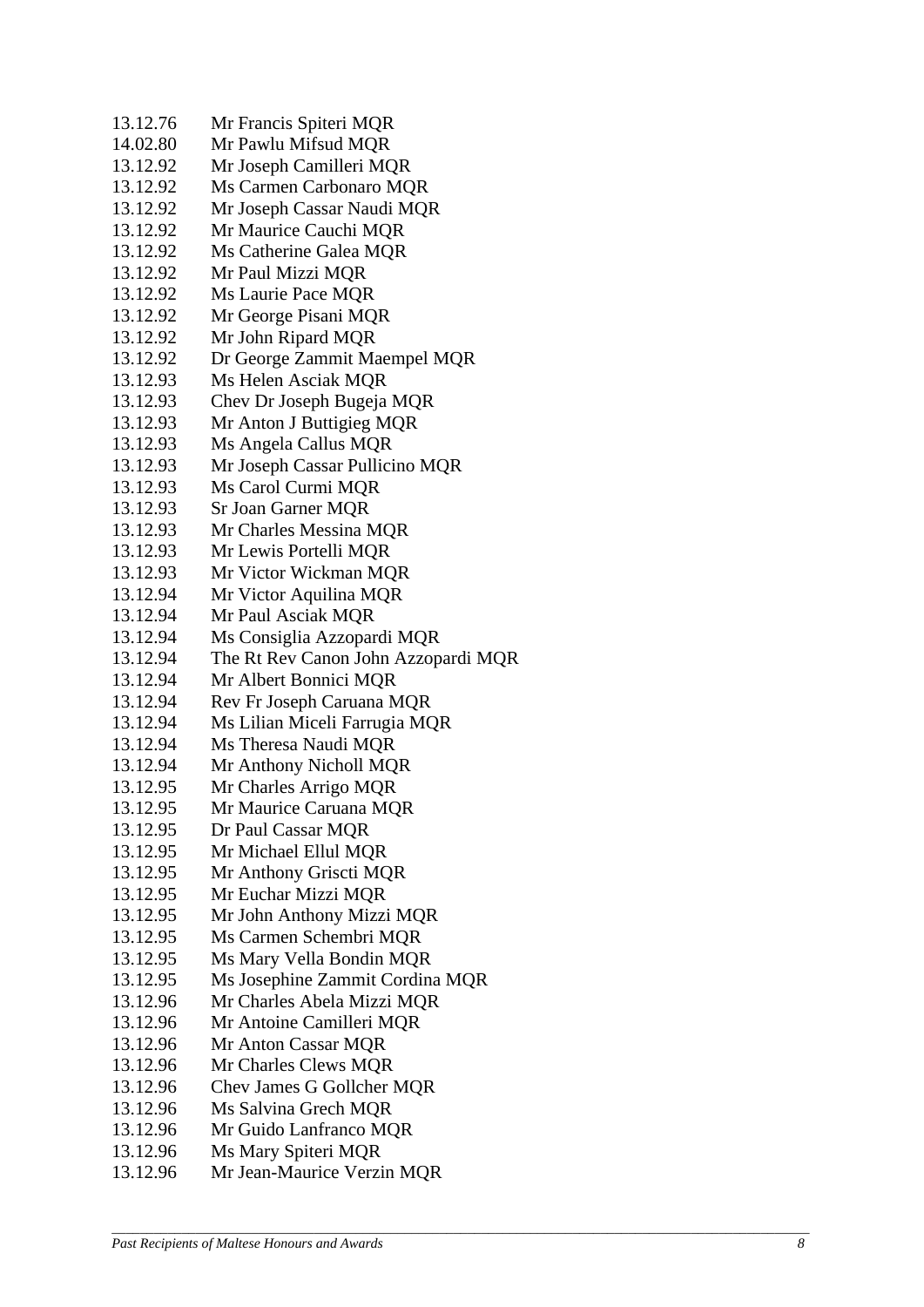| 13.12.96 | Sr Adalgisa Zammit MQR            |
|----------|-----------------------------------|
| 13.12.97 | Mr George Agius MQR               |
| 13.12.97 | Rev Fr. Rafel Ellul MQR           |
| 13.12.97 | Ms Carol Galea MQR                |
| 13.12.97 | Rev Gwann Galea MQR               |
| 13.12.97 | Mr Gużi Grech MQR                 |
| 13.12.97 | Ms Helen Mallia MQR               |
| 13.12.97 | Ms Mariuccia Micallef-Grimaud MQR |
| 13.12.97 | Ms Mary Carmen Puli MQR           |
| 13.12.97 | Mr Joe Tonna MQR                  |
| 13.12.97 | Mro Carmelo Zammit MQR            |
| 13.12.98 | Mr Victor Apap MQR                |
| 13.12.98 | Mr Frank Attard MQR               |
| 13.12.98 | Ms Lilian Attard MQR              |
| 13.12.98 | Mr George Bonavia MQR             |
| 13.12.98 | Ms Joan Galea Naudi MQR           |
| 13.12.98 | Mr Luke V Gauci MQR               |
| 13.12.98 | Ms Mari Lowell MQR                |
| 13.12.98 | Ms Connie Magro MQR               |
| 13.12.98 | Ms Angla Mifsud MQR               |
| 13.12.98 | Mro Alfred Mizzi MQR              |
| 13.12.99 | Ms Sue Abela MQR                  |
| 13.12.99 | Mr Gabriel Paul Caruana MQR       |
| 13.12.99 | Mr George Dougall MQR             |
| 13.12.99 | Sr Aldegonda Farrugia MQR         |
| 13.12.99 | Mr Arnold Grech MQR               |
| 13.12.99 | Dr George Grech MQR               |
| 13.12.99 | Mr Victor J Pace MQR              |
| 13.12.99 | Ms Claudia Taylor East MQR        |
| 13.12.99 | Prof Mro Joseph Vella MQR         |
| 13.12.99 | Mr Clemente Zammit MQR            |
| 13.12.00 | Dr Marie Alexander MQR            |
| 13.12.00 | Mr Waldemar Beck MQR              |
| 13.12.00 | Mr Carmel Busuttil MQR            |
| 13.12.00 | Ms Maria Grech Ganado MQR         |
| 13.12.00 | Ms Gemma Portelli MQR             |
| 13.12.00 | Mr Spedito Scerri MQR             |
| 13.12.00 | Mr Michael Spiteri MQR            |
| 13.12.00 | Mr Vince Vella MQR                |
| 13.12.01 | Mr Joseph Attard Tabone MQR       |
| 13.12.01 | Mr John Mifsud MQR                |
| 13.12.01 | Ms Antoinette Miggiani MQR        |
| 13.12.01 | <b>Sr Cecilia Muscat MQR</b>      |
| 13.12.01 | Mr Joseph Muscat MQR              |
| 13.12.01 | Mr Albert Rizzo MQR               |
| 13.12.01 | Mr Charles Thake MQR              |
| 13.12.02 | Ms Karmen Azzopardi MQR           |
| 13.12.02 | Mr Richard Cannataci MQR          |
| 13.12.02 | Ms Anna Costigan MQR              |
| 13.12.02 | Mr Franco Masini MQR              |
|          |                                   |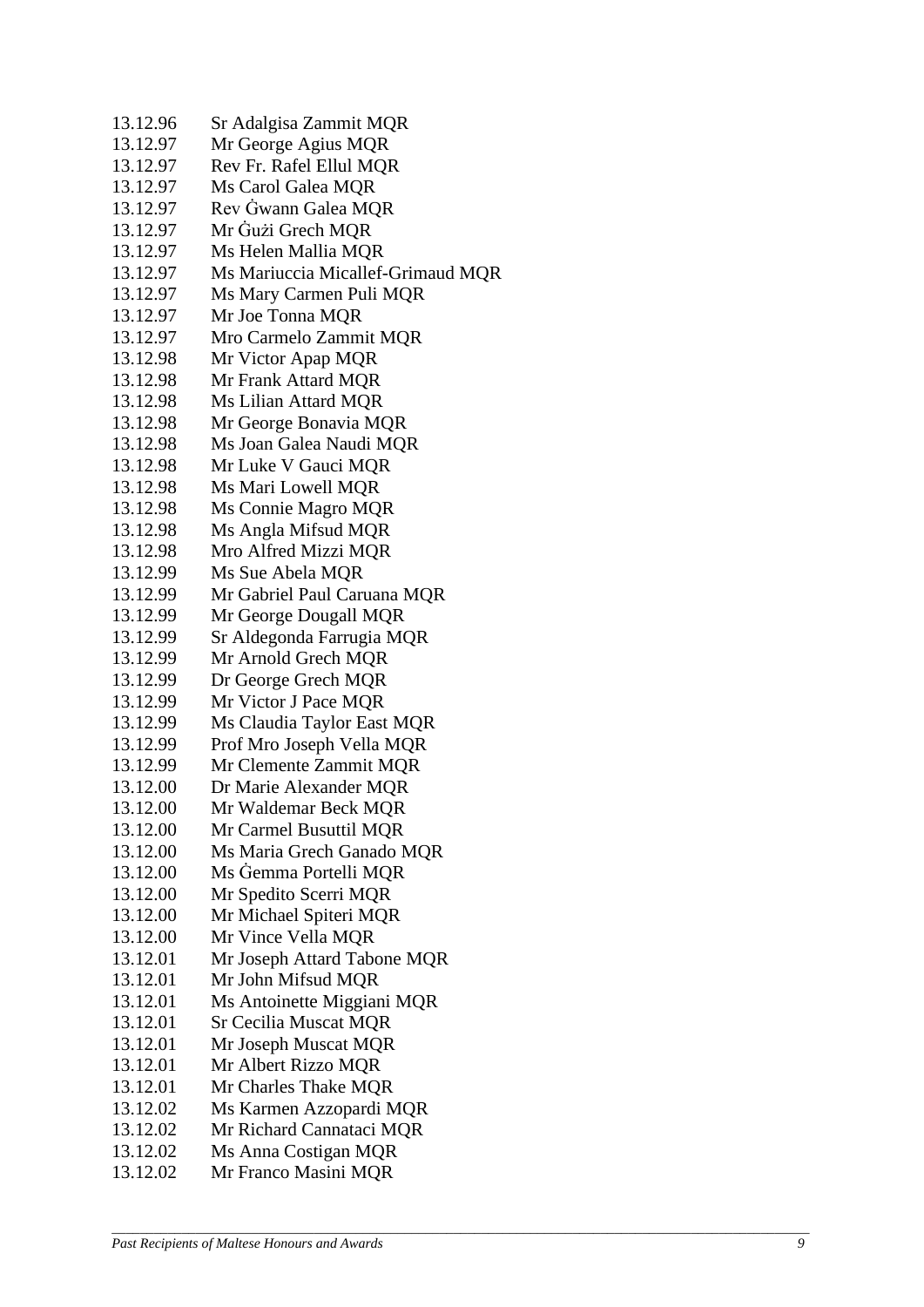| 13.12.02 | Mro Joseph Sammut MQR                         |
|----------|-----------------------------------------------|
| 13.12.02 | Rev Fr Hilary Tagliaferro MQR                 |
| 13.12.03 | Mr Alfred Bezzina MQR                         |
| 13.12.03 | Mr Peter Calamatta MQR                        |
| 13.12.03 | Mr Mario Cappello MQR                         |
| 13.12.03 | Mr Anthony Drago MQR                          |
| 13.12.03 | Sr Benjamina Portelli MQR                     |
| 13.12.04 | Ms Anne Cachia MQR                            |
| 13.12.04 | Mr Trevor Zahra MQR                           |
| 13.12.05 | Ms Carmen Testa MQR                           |
| 13.12.06 | Mr Alex Borg MQR                              |
| 13.12.06 | Mr Paul Curmi MQR                             |
| 13.12.06 | Ms Mary Inglott MQR                           |
| 13.12.06 | <b>Rev Fr Dionysius Mintoff MQR</b>           |
| 13.12.07 | Mr Harry Dominic Alden M.Q.R                  |
| 13.12.07 | Ms Terry L Bencini MQR                        |
| 13.12.07 | Ms Gloria Mizzi MQR                           |
| 13.12.07 | Ms Simone Mizzi MQR                           |
| 13.12.08 | Ms Tanya Bayona MQR                           |
| 13.12.08 | Ms Doris Cusens MQR                           |
| 13.12.08 | Ms Myriam England MQR                         |
| 13.12.08 | Mr Vincent Farrugia MQR                       |
| 13.12.08 | Ms Ira Losco MQR                              |
| 13.12.08 | Mro Brian Schembri MQR                        |
| 13.12.08 | Maritime Squadron Armed Forces of Malta M.Q.R |
| 13.12.08 | Ms Patricia Troubridge MQR                    |
| 13.12.09 | <b>Bro Martin Borg MQR</b>                    |
| 13.12.09 | Mr Gaetano Buttigieg MQR                      |
| 13.12.09 | Sr Lucienne Cachia MQR                        |
| 13.12.09 | Mr Aaron Ciantar MQR                          |
| 13.12.09 | Mr Carmelo Debono MQR                         |
| 13.12.09 | Intensive Therapy Unit Mater Dei Hospital MQR |
| 13.12.09 | Mr Alfred Palma MQR                           |
| 13.12.09 | Mr John Portelli MQR                          |
| 13.12.09 | Ms Joyce Pullicino MQR                        |
| 13.12.09 | Rev Fr Donat Spiteri MQR                      |
| 13.12.10 | Mr Vincent Esposito MQR                       |
| 13.12.10 | Mr Carmel Fenech MQR                          |
| 13.12.10 | Mr George Fenech MQR                          |
| 13.12.10 | Ms Maryann Kissaun MQR                        |
| 13.12.10 | Ms Mary Magri MQR                             |
| 13.12.10 | Mr Mario Micallef MQR                         |
| 13.12.10 | Mr Alvin Scicluna MQR                         |
| 13.12.10 | Ms Cecilia Xuereb MQR                         |
| 13.12.11 | Ms Grace Attard MQR                           |
| 13.12.11 | Mr William Chetcuti MQR                       |
| 13.12.11 | Mr Thomas Cremona MQR                         |
| 13.12.11 | Mr Enzo Gusman MQR                            |
| 13.12.11 | Mr Paul Haber MQR                             |
| 13.12.11 | Chev Dame Rosa Micallef Judge MQR             |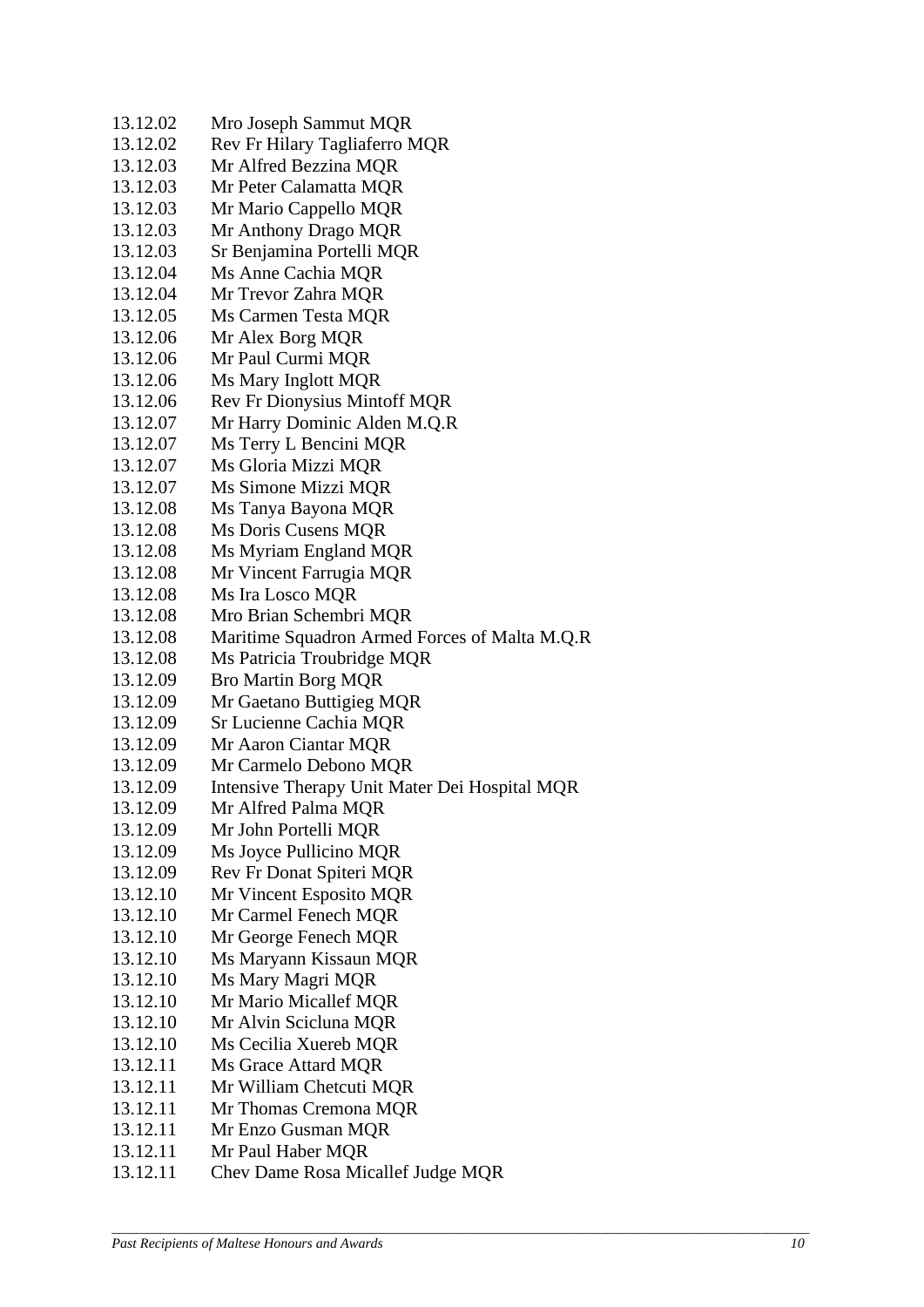- 13.12.11 Mr Carmelo Vella MQR
- 13.12.12 Ms Anna and Mr Charles Azzopardi MQR
- 13.12.12 Dr Mamudu sive Ahmed Zanya Bugre MQR
- 13.12.12 Mr Charles Casha MQR
- 13.12.12 Ms Helen Margaret Muscat MQR
- 13.12.12 Mr Kevin and Ms Rita Vella MQR
- 13.12.13 Air Wing Armed Forces of Malta MQR
- 13.12.13 Mr Lino Bugeja MQR
- 13.12.13 Mr Mark Camilleri MQR
- 13.12.13 Ms Joanne Cassar MQR
- 13.12.13 Mr Lino Cassar MQR (posthumously)
- 13.12.13 The Winning Team of the Junior Eurovision 2013 MQR
- 13.12.13 Prof Carmel Pulè MQR
- 13.12.13 Ms Maria Tabone MQR
- 13.12.13 Mr Peter Valentino MQR
- 13.12.13 Ms Astrid Vella MQR
- 13.12.14 Ms Maria Attard MQR
- 13.12.14 Mr Paul P Borg MQR
- 13.12.14 Mro Andrew Coleiro MQR
- 13.12.14 Ms Josette Falzon MQR
- 13.12.14 Fr Alberto Gauci MQR
- 13.12.14 Mr Alfie Guillaumier MQR
- 13.12.14 Dr Gejtu Pace MQR
- 13.12.14 Mr Francis H Said MQR
- 13.12.14 Mr Marc Storace MQR
- 13.12.14 Mr Karl Vella MQR (posthumously)
- 13.12.15 Mr Charles Coleiro MQR
- 13.12.15 Mr Bjorn Formosa MQR
- 13.12.15 Ms Vitorin Galea MQR (posthumously)
- 13.12.15 Mr Michael Grech MQR
- 13.12.15 Ms Joyce Guillaumier MQR
- 13.12.15 Mr Charles Mifsud MQR
- 13.12.15 Migrant Offshore Aid Station MQR
- 13.12.15 Dr Mario Scerri MQR
- 13.12.15 The Winning Team of the *Junior Eurovision 2015* MQR
- 13.12.15 Mr Alfred A Zarb MQR
- 13.12.16 Mro Anthony Aquilina MQR (posthumously)
- 13.12.16 Ms Esther Azzopardi MQR
- 13.12.16 Mr Peter Paul Ciantar MQR
- 13.12.16 Ms Nicolina Farrugia MQR
- 13.12.16 Mr Karl Izzo MQR
- 13.12.16 Dr Christopher Micallef MQR
- 13.12.16 Mr Freddie Portelli MQR
- 13.12.16 Ms Alison White MQR
- 13.12.16 The Malta Hospice Movement MQR
- 13.12.16 The Franciscan Sisters of the Heart of Jesus (London) MQR
- 13.12.17 Ms Gertrude Abela MQR
- 13.12.17 Mr Joe Attard MQR (posthumously)
- 13.12.17 Ms Anna Calleja MQR
- 13.12.17 Mr George Farrugia MQR